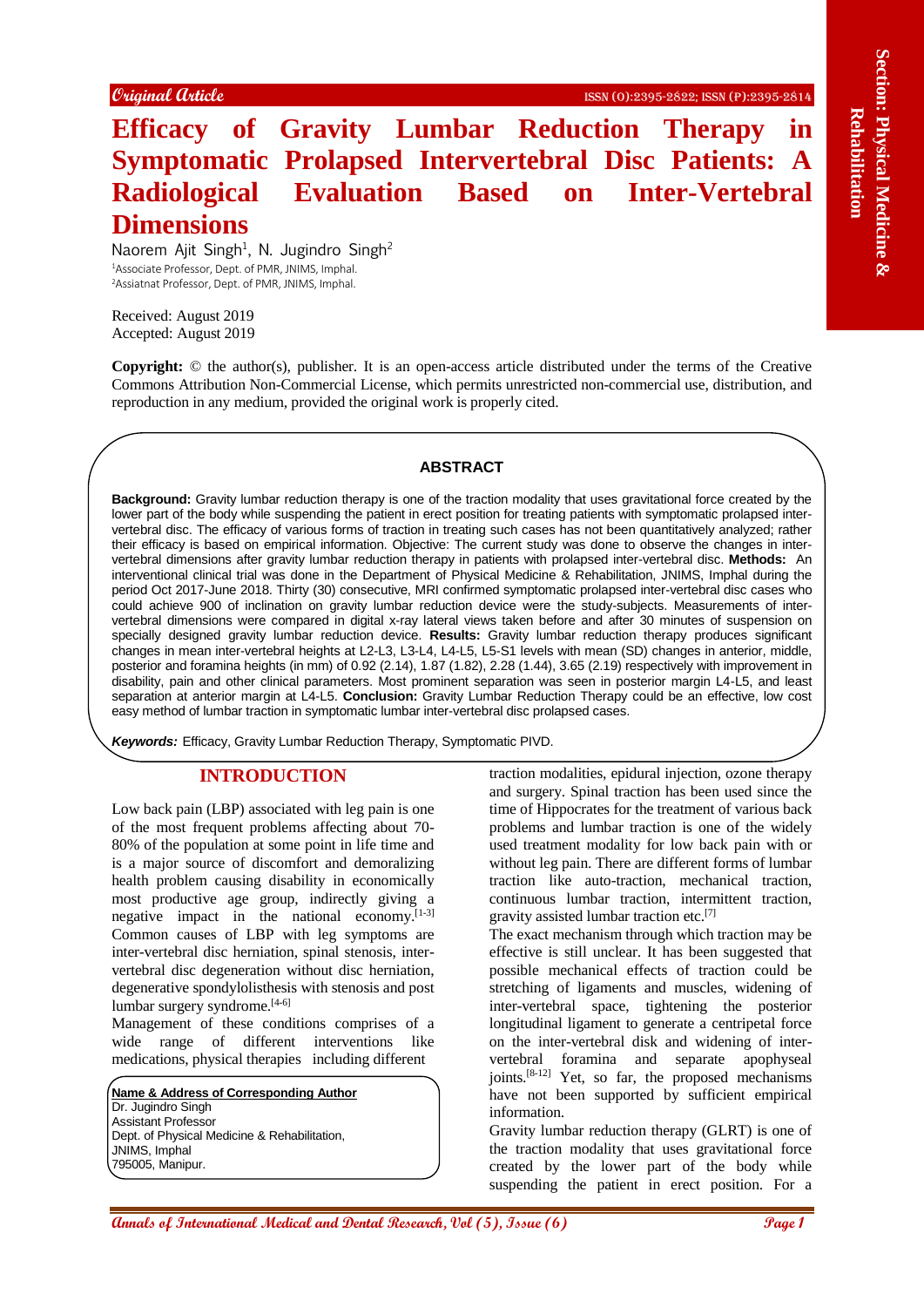#### **Singh & Singh; Symptomatic Prolapsed Intervertebral Disc**

therapeutically effective traction, the traction force must be great enough to cause structural change at the spinal segment.<sup>[13]</sup> Grays stated that radiographic proof of a significant degree of distraction would support the argument for its adoption in refractory cases of lumbar disc protrusion.<sup>[14]</sup> If the proclaimed mechanisms of pain relief are true, then maximum distraction of the lumbar segments would seem desirable. Several scholars have tried to estimate the mechanical effects of lumbar traction while others used radiographic evaluation to reveal the mechanical effects of lumbar traction on widening the inter-vertebral foramen and inter-vertebral space but quantitative analysis of the changes was not performed.[15,16]

GLRT in erect position appears to be a convenient, efficient and low cost means of creating tractive force in lumbar spine. We aimed to assess quantitatively the changes in lumbar inter-vertebral dimensions of lumbar spine in patients with symptoms of prolapsed inter-vertebral disc with leg pain during GLRT using lateral lumbo-sacral x-ray.

# **Objective:**

The present study was done to observe the changes in lumbar inter-vertebral disc dimensions during GLRT in patients with prolapsed inter-vertebral disc (PIVD) and to assess the medium term response of the patients with this method of treatment.

#### **MATERIALS AND METHODS**

A clinical trial was done in the Department of Physical Medicine & Rehabilitation (PMR), JNIMS during the period October 2017 – June 2018. PIVD patients with leg pain were the study-subjects. They were recruited consecutively out of all the patients attending the PMR OPD who satisfied the pre-set inclusion criteria of low back pain with leg pain of duration > one month, clinically diagnosed as PIVD with radicular pain on either of the lower limbs and confirmed by MRI and could achieve 900 of suspension for 30 minutes in a GLRT device. Patients who were contraindicated to gravity lumbar reduction therapy because of obesity, pregnancy, hernia, recent abdominal surgery, previous back surgery, unstable spondylolisthesis, hemorrhoids, severe osteoporosis and co-morbid conditions like uncontrolled hypertension, heart disease, stroke, bleeding disorders were excluded from the study.

GLRT was done by suspending the patients on a tilt table with the help of a chest harness. Angle of inclination was gradually increased from initial 350 to 900. Digital X-ray lumbo-sacral (LS) spine lateral view was taken prior to application of GLRT and another x-ray LS spine taken during GLRT at 90 degree after 30 minutes of suspension in a GLRT device specially designed for the procedure, for each subject.

Inter-vertebral dimensions namely inter-vertebral heights of anterior, mid, posterior vertebral end plates (margin) and superior and inferior margins of inter-vertebral foramina were measured from the digital x-ray. These measurements in the x-ray preand post-GLRT at different levels of vertebrae L2- L3, L3-L4, L4-L5, L5-S1 were compared.



**Figure 1: Measurement of inter-vertebral dimensions pre- and post-GLRT in digital x-ray**

**Annals of Equipment** is the control of the control of the state of Bernard Control of the control of the control of the state of Dental Annals of the Control of The Control of The Control of The Control of The Control of All the patients were demonstrated on how to suspend themselves in the home environment and were advised to continue traction two or three times daily for consecutive two months. Patient outcome measures were assessed clinically by using straight leg rising test (SLRT) in degrees, range of movement of spine forward flexion (ROMFF) expressed as distance of fingertip from floor in inches, claudication distance (CD) in meters and pain by visual analogue scale (VAS). Biopsychosocial assessment was also done by using spine specific function Oswestry Disability index (ODI) and patient satisfaction (PS) in grades as subjective improvement in terms of percentage. Adequate response was taken as 50% reduction in VAS pain score, 300 increase in SLRT, 1 level improvement in ODI, 50% improvement in ROM, and 50% improvement in self-satisfaction. Assessments were done initially before starting GLRT, then, at one month and two months after starting GLRT.

Prior approval for the study was obtained from the Institutional Ethics Committee, JNIMS, Imphal. Confidentiality of the patients was maintained by using patient-code numbers and not their names. Written informed consent was taken from each of the participating study-subject.

# **RESULTS**

Completed data sets could be collected from 30 study-subjects which comprised of 16 males and 14 females with their ages ranging from 21 to 67 years and the mean (SD) being 39.13 (14.004) years. There was no refusal. The mean (SD) Body mass index was 24.09 (3.19). The mean duration (SD) of their pain in the back and/ leg was 23.2 (10.26)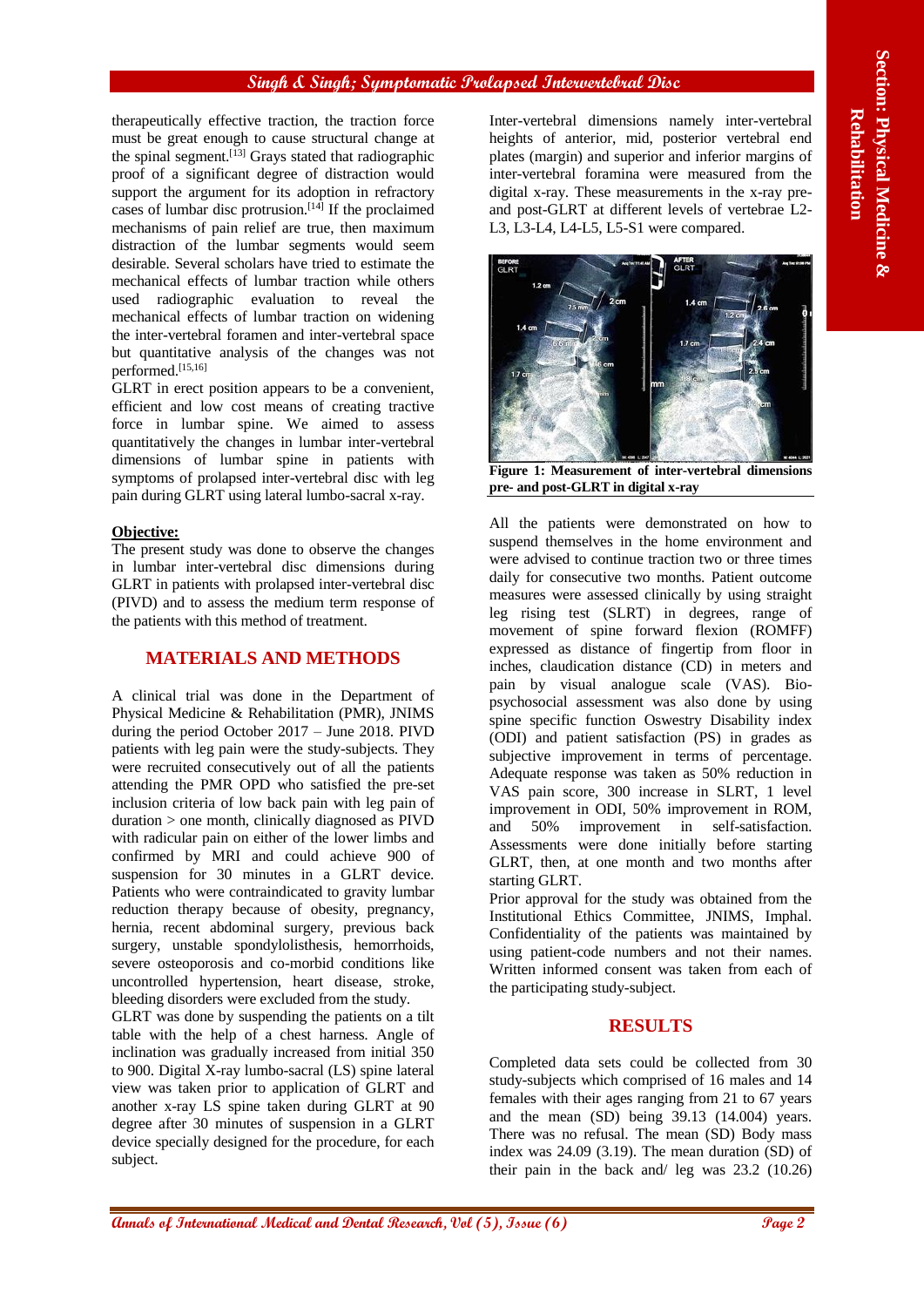#### **Singh & Singh; Symptomatic Prolapsed Intervertebral Disc**

| Table 1: Mean changes in outcome measures pre- and post-GLRT. |                 |                  |                             |                 |                             |  |  |  |  |
|---------------------------------------------------------------|-----------------|------------------|-----------------------------|-----------------|-----------------------------|--|--|--|--|
| <b>Parameters</b>                                             | Initial (SD)    | After1 mnth (SD) | <b>Change from baseline</b> | After 2<br>mnth | <b>Change from baseline</b> |  |  |  |  |
|                                                               |                 |                  |                             | (SD)            |                             |  |  |  |  |
| <b>VAS</b>                                                    | 6.67(1.92)      | 4.47(1.33)       | $-32.98%$                   | 2.73(1.20)      | $-59.07\%$                  |  |  |  |  |
| ODI                                                           | 44.02 (19.62)   | 37.12 (16.57)    | $-15.67%$                   | 23.17 (12.03)   | $-47.37%$                   |  |  |  |  |
| $CD$ (meter)                                                  | 362.67 (364.62) | 433.33 (332.01)  | 19.48%                      | 646.67 (399.77) | 43.92%                      |  |  |  |  |
| ROMFF (inches)                                                | 5.4(6.41)       | 3.47(5.59)       | $-35.74%$                   | 1.87 (2.99)     | $-65.37\%$                  |  |  |  |  |
| SLRT (degree)                                                 | 69.33 (15.41)   | 72.66 (15.07)    | 4.58%                       | 79 (13.92)      | 12.24%                      |  |  |  |  |
| PS(%)                                                         | 0(0.0)          | 28 (20.24)       |                             | 60.33(29.16)    |                             |  |  |  |  |

| Table 2: Mean Changes in vertebral heights at different vertebral levels pre- and post-GLRT (in mm) |  |
|-----------------------------------------------------------------------------------------------------|--|

|                                                                                                        |            |                                  |            |                                 |                             |                             | Singh & Singh; Symptomatic Prolapsed Intervertebral Disc                                                         |                                                                                                  |
|--------------------------------------------------------------------------------------------------------|------------|----------------------------------|------------|---------------------------------|-----------------------------|-----------------------------|------------------------------------------------------------------------------------------------------------------|--------------------------------------------------------------------------------------------------|
| weeks. All of them had pain both in the back and                                                       |            |                                  |            |                                 |                             |                             |                                                                                                                  | reduction in the L4-L5 (10; 33.33%). Four cases                                                  |
| (13.33%) each had space reductions in L5-S1 and<br>leg. Involvement of the leg pain was confined to    |            |                                  |            |                                 |                             |                             |                                                                                                                  |                                                                                                  |
| right side only, left side only and both legs in 14                                                    |            |                                  |            |                                 |                             | $L3-L4$ , $L5-S1$ areas.    |                                                                                                                  |                                                                                                  |
| (46.67%), 10 (33.3%) and 6 (20.0%) respectively.                                                       |            |                                  |            |                                 |                             |                             |                                                                                                                  |                                                                                                  |
| Intervertebral space reduction was found in all the                                                    |            |                                  |            |                                 |                             |                             |                                                                                                                  | Before GLRT and post-GLRT for one month and                                                      |
| patients after the intervention. Space reduction as<br>confirmed by MRI was found mainly in the L4-L5, |            |                                  |            |                                 |                             |                             |                                                                                                                  | two months, the following measurements based on                                                  |
| L5-S1 area (12; 40.0%). This was followed by space                                                     |            |                                  |            |                                 |                             |                             | were noticed [Table 1].                                                                                          | VAS, SLRT, CD in meters, ROMFF, ODI and PS                                                       |
|                                                                                                        |            |                                  |            |                                 |                             |                             |                                                                                                                  |                                                                                                  |
| Table 1: Mean changes in outcome measures pre- and post-GLRT.<br><b>Parameters</b>                     |            | Initial (SD)                     |            | After1 mnth (SD)                | <b>Change from baseline</b> |                             | After<br>2<br>mnth                                                                                               | <b>Change from baseline</b>                                                                      |
|                                                                                                        |            |                                  |            |                                 |                             | (SD)                        |                                                                                                                  |                                                                                                  |
| <b>VAS</b>                                                                                             | 6.67(1.92) |                                  | 4.47(1.33) |                                 | $-32.98%$                   |                             | 2.73(1.20)                                                                                                       | $-59.07%$                                                                                        |
| ODI<br>CD (meter)                                                                                      |            | 44.02 (19.62)<br>362.67 (364.62) |            | 37.12(16.57)<br>433.33 (332.01) | $-15.67%$<br>19.48%         |                             | 23.17 (12.03)<br>646.67 (399.77)                                                                                 | $-47.37%$<br>43.92%                                                                              |
| ROMFF (inches)                                                                                         | 5.4(6.41)  |                                  | 3.47(5.59) |                                 | $-35.74%$                   |                             | 1.87(2.99)                                                                                                       | $-65.37%$                                                                                        |
| SLRT (degree)                                                                                          |            | 69.33 (15.41)                    |            | 72.66 (15.07)                   | 4.58%                       |                             | 79 (13.92)                                                                                                       | 12.24%                                                                                           |
| PS (%)                                                                                                 | 0(0.0)     |                                  | 28 (20.24) |                                 |                             |                             | 60.33 (29.16)                                                                                                    |                                                                                                  |
|                                                                                                        |            |                                  |            |                                 |                             |                             | Table 2: Mean Changes in vertebral heights at different vertebral levels pre- and post-GLRT (in mm)              |                                                                                                  |
| Vertebral level/plane                                                                                  |            | N                                |            | Initial (SD)                    |                             | On GLRT (SD)                |                                                                                                                  | % change                                                                                         |
| $L2-L3$<br>• Anterior                                                                                  |            | 30                               |            | 12.93 (2.30)                    |                             | 14.06(2.02)                 |                                                                                                                  | 8.04                                                                                             |
| • Middle                                                                                               |            | 30                               |            | 11.31(2.36)                     |                             | 12.90(2.76)                 |                                                                                                                  | 12.33                                                                                            |
| • Posterior                                                                                            |            | 30                               |            | 7.00(1.62)                      |                             | 8.87 (1.70)                 |                                                                                                                  | 21.08                                                                                            |
| • Foramina                                                                                             |            | 30                               |            | 22.41 (2.98)                    |                             | 25.27 (3.67)                |                                                                                                                  | 11.31                                                                                            |
| $L3-4$                                                                                                 |            | 30                               |            | 16.40(2.31)                     |                             | 17.13(2.74)                 |                                                                                                                  | 4.26                                                                                             |
| • Anterior<br>· Middle                                                                                 |            | 30                               |            | 11.67(2.67)                     |                             | 13.73 (3.18)                |                                                                                                                  | 15.0                                                                                             |
| • Posterior                                                                                            |            | 30                               |            | 8.07(1.55)                      |                             | 10.13(1.96)                 |                                                                                                                  | 20.34                                                                                            |
| • Foramina                                                                                             |            | 30                               |            | 22.20(2.71)                     |                             | 26.27 (3.74)                |                                                                                                                  | 15.5                                                                                             |
| $L4-5$                                                                                                 |            |                                  |            |                                 |                             |                             |                                                                                                                  |                                                                                                  |
| • Anterior<br>• Middle                                                                                 |            | 30<br>30                         |            | 15.53(3.17)<br>10.20(2.66)      |                             | 15.80 (3.37)<br>12.27(2.08) |                                                                                                                  | 1.74<br>16.9                                                                                     |
| • Posterior                                                                                            |            | 30                               |            | 7.33(1.69)                      |                             | 10.67(3.10)                 |                                                                                                                  | 31.3                                                                                             |
| • Foramina                                                                                             |            | 30                               |            | 19.93(3.51)                     |                             | 24.60 (3.64)                |                                                                                                                  | 18.98                                                                                            |
| $L5-S1$                                                                                                |            | 30                               |            |                                 |                             |                             |                                                                                                                  | 7.87                                                                                             |
| • Anterior<br>• Middle                                                                                 |            | 30                               |            | 17.20 (4.35)<br>8.20(2.35)      |                             | 18.67 (2.99)<br>9.87(1.89)  |                                                                                                                  | 16.92                                                                                            |
| • Posterior                                                                                            |            | 30                               |            | 6.47(1.61)                      |                             | 8.33 (2.45)                 |                                                                                                                  | 22.33                                                                                            |
| • Foramina                                                                                             |            | 24                               |            | 16.42(3.53)                     |                             | 19.17 (3.53)                |                                                                                                                  | 14.35                                                                                            |
|                                                                                                        |            |                                  |            |                                 |                             |                             | Table 3: Total mean changes in inter-vertebral dimensions after 30 minutes of GLRT at L2-L3, L3-L4, L4-L5, L5-S1 |                                                                                                  |
| <b>Inter-vertebral Dimension</b>                                                                       |            |                                  |            | N                               | Pre GLRT (SD)               |                             | Post GLRT (SD)                                                                                                   | <b>Mean Change (SD)</b>                                                                          |
| Ant. Inter-vertebral height                                                                            |            |                                  |            | 120                             | 15.52 (3.50)                |                             | 16.43(3.27)                                                                                                      | 0.92(2.14)                                                                                       |
| Mid Inter-vertebral height<br>Post. Inter-vertebral height                                             |            |                                  |            | 120<br>120                      | 10.33 (2.82)<br>7.22(1.70)  |                             | 12.20 (2.88)<br>9.50(2.52)                                                                                       | 1.87(1.82)<br>2.28(1.44)                                                                         |
| Inter-vertebral foramina height                                                                        |            |                                  |            | 114                             | 20.47(3.92)                 |                             | 24.12 (4.48)                                                                                                     | 3.65(2.19)                                                                                       |
|                                                                                                        |            |                                  |            |                                 |                             |                             |                                                                                                                  |                                                                                                  |
| On the average, after one month of traction there was<br>mild to moderate improvement in terms of 33%  |            |                                  |            |                                 |                             |                             |                                                                                                                  | compared to the baseline figure of 44.02 before<br>traction was applied. SLRT was increased from |
| reduction in VAS, 15.7% reduction in ODI, 19%                                                          |            |                                  |            |                                 |                             |                             |                                                                                                                  | 69.33 to 790, which was again not up-to the desired                                              |
| improvement in CD, 36% reduction of ROMFF,                                                             |            |                                  |            |                                 |                             | landmark.                   |                                                                                                                  |                                                                                                  |
| improvement in SLRT by 3.34 degrees and 28% of                                                         |            |                                  |            |                                 |                             |                             |                                                                                                                  | At the individual level, three of the patients $(10\%)$                                          |
| patients having a subjective feeling of improvement.                                                   |            |                                  |            |                                 |                             |                             |                                                                                                                  | had $\geq$ 50% reduction in VAS after one month of                                               |
| Yet none of the patients could achieve 50%                                                             |            |                                  |            |                                 |                             |                             |                                                                                                                  | traction. The number rose to 21 $(70%)$ at the end of                                            |
| reduction in VAS, 300 increased in SLRT, 50%                                                           |            |                                  |            |                                 |                             |                             |                                                                                                                  | two months' traction. Four patients (13.33%) only                                                |
| improvement in ROM or 50% improvement in self-                                                         |            |                                  |            |                                 |                             |                             |                                                                                                                  | were SLRT negative at baseline as well as at the end                                             |
| satisfaction at the end of one month.                                                                  |            |                                  |            |                                 |                             |                             |                                                                                                                  | of one month's traction. At the end of two months'                                               |
| At the end of two months' traction, there was 59%                                                      |            |                                  |            |                                 |                             |                             |                                                                                                                  | traction this number went up to eight (26.67%). Out                                              |
| VAS reduction and 65% improvement in ROMFF                                                             |            |                                  |            |                                 |                             |                             |                                                                                                                  | of the remaining 24 patients, none could have the                                                |
| which was complemented with 60% of the patients                                                        |            |                                  |            |                                 |                             |                             |                                                                                                                  | desired increase of $\geq$ 300. At least 50% improvement                                         |
| feeling satisfied. Although CD was increased by                                                        |            |                                  |            |                                 |                             |                             |                                                                                                                  | in ROM could be noticed in five patients (16.67%)                                                |
| 44% it was not up-to the expected level of $\geq$ 50%.                                                 |            |                                  |            |                                 |                             |                             |                                                                                                                  | at the end of one month's traction. This came up to                                              |
| 47% ODI reduction could be noticed when                                                                |            |                                  |            |                                 |                             |                             | 17 (56.67%) at the end of two months' traction.                                                                  |                                                                                                  |
|                                                                                                        |            |                                  |            |                                 |                             |                             |                                                                                                                  |                                                                                                  |
| <b>annals of International Medical and Dental Research, Vol (5), Issue (6)</b>                         |            |                                  |            |                                 |                             |                             |                                                                                                                  | Page 3                                                                                           |

| <b>Inter-vertebral Dimension</b> |     | <b>Pre GLRT (SD)</b> | Post GLRT (SD) | <b>Mean Change (SD)</b> |
|----------------------------------|-----|----------------------|----------------|-------------------------|
| Ant. Inter-vertebral height      | 120 | 15.52(3.50)          | 16.43(3.27)    | 0.92(2.14)              |
| Mid Inter-vertebral height       | 120 | 10.33(2.82)          | 12.20 (2.88)   | 1.87(1.82)              |
| Post. Inter-vertebral height     | 120 | 7.22(1.70)           | 9.50(2.52)     | 2.28(1.44)              |
| Inter-vertebral foramina height  | 14  | 20.47 (3.92)         | 24.12 (4.48)   | 3.65(2.19)              |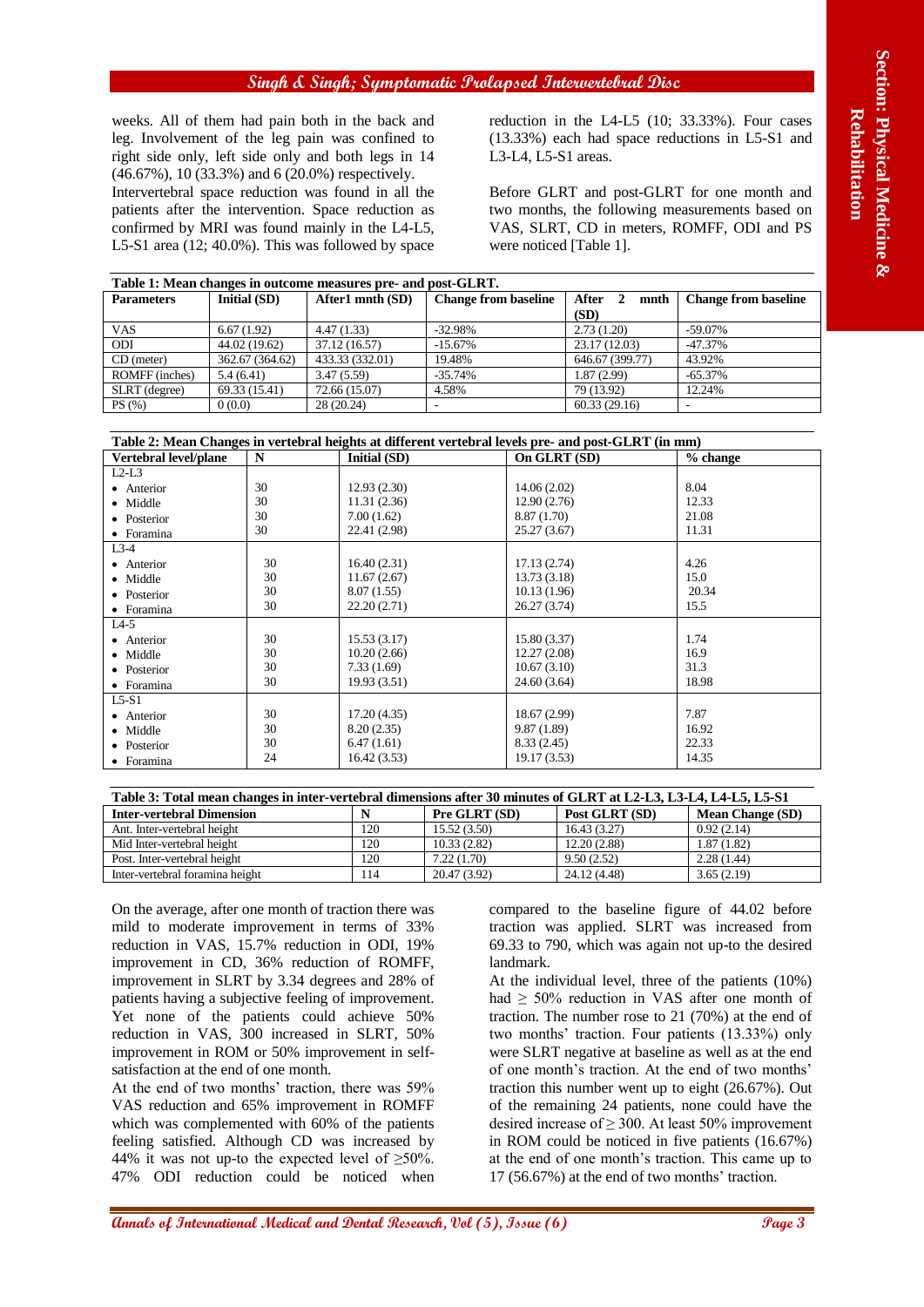The mean changes of the vertebral dimensions/heights measured at the anterior, middle part, posterior margins and foramina heights before and after traction are depicted below [Table 2].

**Annals of International Medical and The United States and The Content of Web and The Content of International Medical and Dental Annals of International Medicine Content of The Content of The Content of The Content of Th** At L2-3 area, there was a mean increase in the vertebral heights by 8.0%, 12.3%, 21.1% and 11.3% at the anterior, middle, posterior and foramen height respectively. At L3-4 area the vertebral heights at the anterior, middle, posterior parts and at the foramen were increased to 4.3%, 15%, 20.3% and 15.5% respectively after traction. At L4-5 area the corresponding figures were 1.7%, 16.9%, 31.3% and 19% respectively. And at L5-S1 area, the percentage changes at the different parts were 7.9%, 16.9%, 22.3% and 14.4% respectively. At the level of L5- S1foramen height could not be measured in six cases as they could not be properly visualized. In all the levels of vertebrae the greatest increase in height was seen at the posterior plane, most prominent separation at the level of L4-L5 and least gain in height was seen at the anterior plane with smallest degree of separation at the level of L4-L5. There were significant mean changes between pre-GLRT and post-GLRT measurements for total anterior separation, mid-separation, posterior separation and foramen separation.

# **DISCUSSION**

Although different forms of traction have been used for the treatment of low back pain with or without leg symptoms, its efficacy had been in question and previous studies examining the efficacy of lumbar traction yielded conflicting results.<sup>[17,-22]</sup> In 2006, Ozturk et al concluded that lumbar traction is both effective in improving symptoms and clinical findings in patients with lumbar disc herniation and also in decreasing the size of the herniated disc material as measured by CT.[23]

How much traction force was necessary to have an effective separation in the lumbar spine was a question but the traction force applied must be of sufficient magnitude and duration in the proper direction with an equal and opposite force for counter-traction. In one study, it was estimated that a tractive force of 810 pounds was required to obtain a separation of 2 mm at L3-L4 level and 730 pounds to a separation of 1.5 mm at the L4-L5 level. $[24]$  The use of percentage of body weight is a better method to individualize, quantify and standardize the traction force than use of predetermined amount of weight. Although there were varied opinions of the use of percentage of body weight, traction force of at least 25% of body weight is reported to create separation between lumbar vertebrae.<sup>[25]</sup>

In the present study, the method of traction i.e., GLRT, which was first introduced in Meneapolis: Sister Kenny Rehabilitation institute in 1976 by Charles V Burton, with suspension of body in erect position was used. All patients who could attain

inclination of 900 were examined. With this method, there is no question of friction between patient's body and the table and more effective traction force could be created by the lower part of the body providing 25% to 40% of the body weight. Also, there was no dispersion of tractive force to overcome the surface resistance created while doing traction in horizontal position. The traction force is likely to be more consistent and tailored to each patient creating more individualized traction force than conventional traction methods in horizontal position. Although there were some studies that demonstrated the mechanical effects of lumbar traction by radiography, myelography, stature measurement, intra-discal pressure measurement, CT and MRI,<sup>[26-32]</sup> We did not find any study to see the radiographic changes in the inter-vertebral dimensions while under traction during GLRT in erect position.

Our study demonstrated that after 30 minutes of GLRT there was significant increase in mean intervertebral heights at anterior, mid, posterior and foramina measurement at L2-L3, L3-L4, L4-L5, L5- S1 levels, with most significant mean changes of 2.28 (+1.44) and 3.65 (+2.19) respectively at posterior inter-vertebral height and foramina height. The most prominent separation was seen at L4-L5 posterior inter-vertebral height (31.3%) and least change at L4-L5 anterior inter-vertebral height (1.74%), in contrast to previous findings made by other researchers while doing gravity facilitated traction in inverted position with greatest separation found at L3-L4 foramina height.<sup>[33]</sup>

In all the vertebral levels L2-L3, L3-L4, L4-L5, L5- S1 more separation was observed at the posterior plane and lesser degree of separation at the anterior plane. The increases that were observed more in mean posterior plane, posterior inter-vertebral height and foramina height after GLRT should produce increased space for the compressed nerve roots thereby relieving pressure to the spinal nerves. This might also produce potential volumetric increases and subsequent intra-discal pressure decrease. Although the mean changes in heights were not uniform the separations resulted at particular levels after traction might be of clinical significance.

Improvement in outcome measures after two months of continuing GLRT in terms of increasing ODI by 47%, VAS by 59%, SLRT by 12%, CD by 43% with 60% personal satisfaction suggests a role of this therapy in reducing disability and pain. In all the patients we did not come across any complications except some discomforts in chest because of tight harness which could be adjusted easily. This might be because we included only those patients who could attain 900 of inclination. We could not detect complications which could be produced in inverted position like change in heart rate, increased blood pressure and other discomforts that could be experienced by the patients in inverted position.